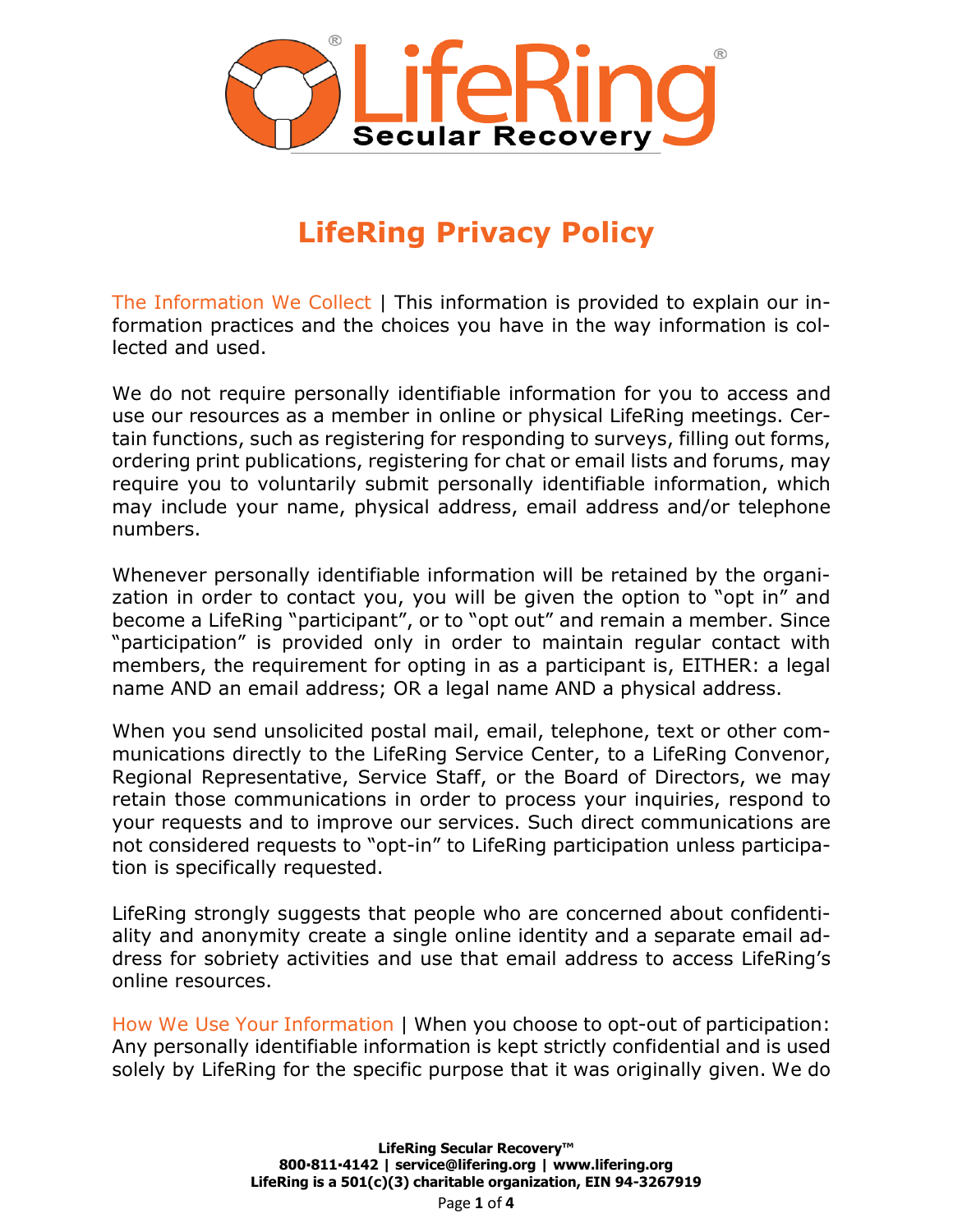

not provide or forward personally identifiable information to any other organization or to government.

When you choose to opt-in to participation: Any personally identifiable information submitted by you may be used to contact you by other LifeRing members, to send you periodic mailings via the postal service or email, . We do not provide or forward personally identifiable information to any other organization.

LifeRing Convenors, Regional Representatives, Service Staff, and the Board of Directors are required to become LifeRing participants, and to provide a legal name, physical address, and an email address or telephone number for contact. Only the name and email address of these individuals will be listed in online

and material publications such as meeting schedules, or workshop or conference announcements, unless the individual has specifically given permission to list additional information, such as telephone numbers or addresses.

We may also use the information you provide to protect the rights or property of LifeRing or its members. If we use this information in a manner different than the purpose for which it was collected, then we will ask for your consent prior to such use.

Cookies | Portions of our web site use "cookies, " small text files placed on your computer in order to ease identification of internet users. LifeRing uses cookies to facilitate your ongoing access to and use of the web site,

to track site usage, and to compile aggregate data . We do not link personally identifiable information submitted by you through online forms to the data stored in the cookies. Most browsers and certain third-party utilities allow for you to accept or deny cookies from this or any other website. If you deny the use of cookies you will still be able to use LifeRing's online resources.

Third Party Sites | Portions of LifeRing's website contain links to other websites, and other, third party sites may represent LifeRing meetings or activities in a particular geographic area or directed to a specific group of members. LifeRing does not monitor or control these third party sites, even those which represent chartered entities, or when the sites use the LifeRing name or logo, or when a link to those websites originates from the LifeRing.org website.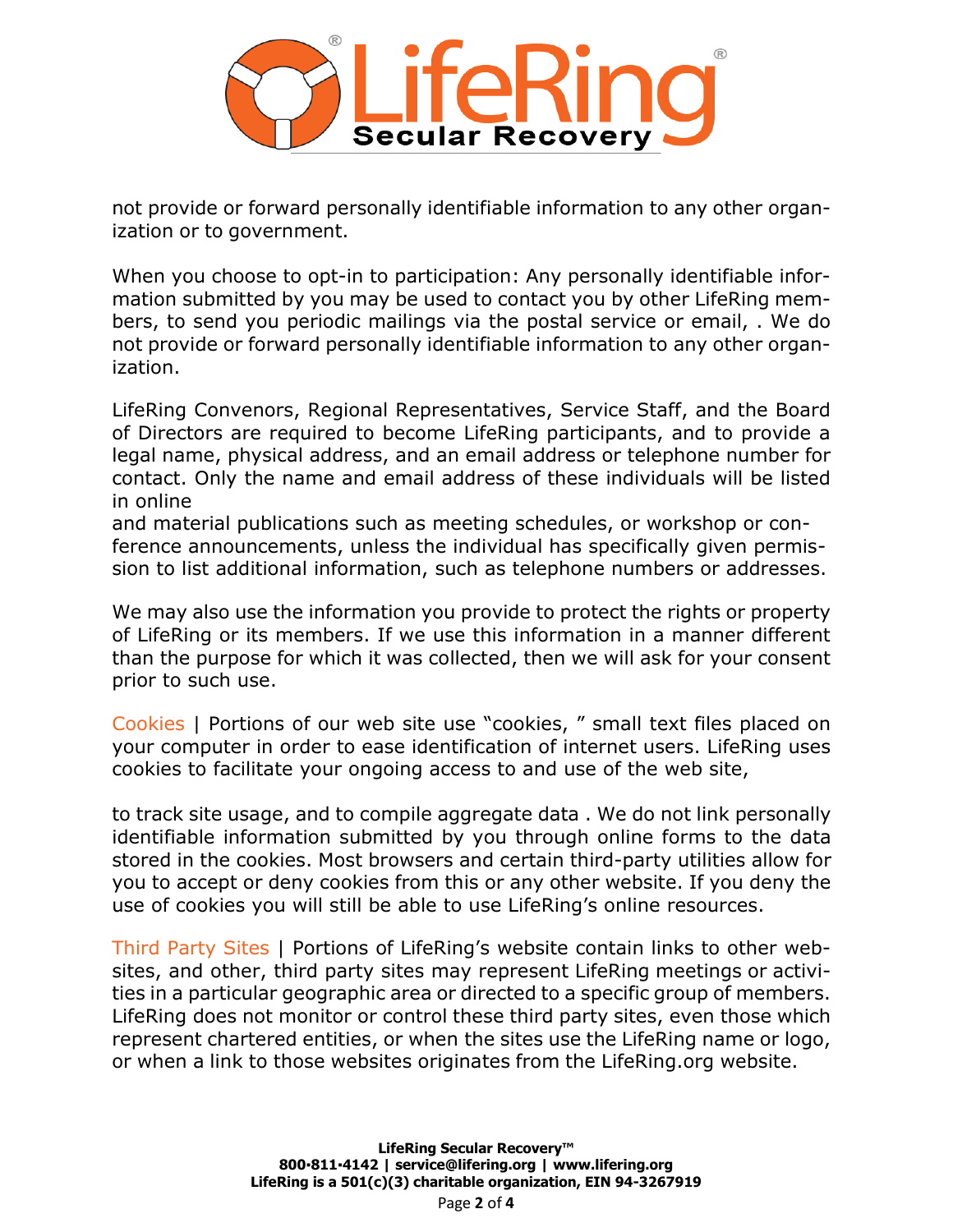

Whenever you link away from the LifeRing website as evidenced by "LifeRing.org " no longer appearing in the address field of your computer, you should consult the other website's privacy statement for more information, as those practices may differ from ours.

Participant Data | Personally identifiable information provided by people who have decided to "opt-in" to LifeRing participation is stored in a networked database. We take appropriate security measures to protect against unauthorized access to or unauthorized alteration, disclosure or destruction of data. These include internal reviews of our data collection, storage and processing practices and security measures, including appropriate encryption and physical security measures to guard against unauthorized access to systems where we store personal data.

We restrict access to personal information to LifeRing volunteer staff, employees, contractors and agents who need to know that information in order to process it on our behalf. These individuals are bound by confidentiality obligations and may be subject to discipline, including termination and criminal prosecution, if they fail to meet these obligations.

Information Sharing | LifeRing only shares personal information with other organizations or individuals outside of LifeRing in the following limited circumstances:

We have your consent for the specific purpose. We require written or digital opt-in consent for the sharing of any sensitive personal information.

We provide such information to trusted contractors for the purpose of processing personal information on our behalf. We require that these parties agree to process such information based on our instructions and in compliance with this Privacy Policy and any other appropriate confidentiality and security measures.

We have a good faith belief that access, use, preservation or disclosure of such information is reasonably necessary to (a) satisfy any applicable law, regulation, legal process or enforceable governmental request, (b) enforce applicable Terms of Service, including investigation of potential violations thereof, (c) detect, prevent, or otherwise address fraud, security or technical issues, or (d) protect against harm to the rights, property or safety of LifeRing, its members or the public as required or permitted by law.